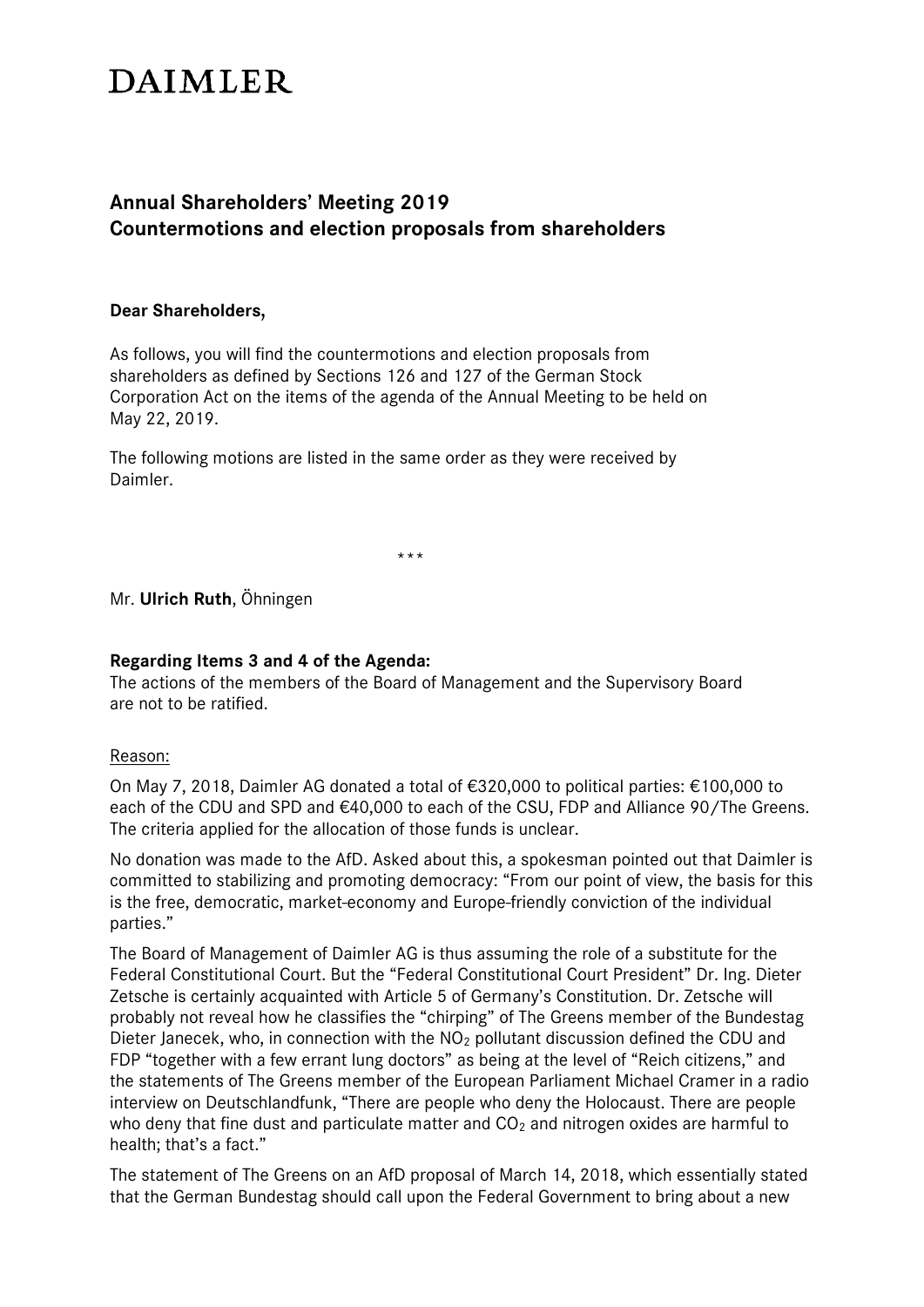review of the European limit of 40  $\mu$ g/m<sup>3</sup> NO2 for public areas, should also not go unmentioned. The AfD explained that the economic damage caused by the EU limit (annual average) of 40 ug/m<sup>3</sup> was immense; everything must therefore be done by the Federal Government to avoid burdens such as the introduction of driving bans.

The **Alliance 90/The Greens parliamentary group** stated that it was unspeakable how the AfD parliamentary group was trying in various places to discredit scientific results and question limits. For an intact environment and the health of the population, it was necessary to comply with the existing limits or to reduce them. Only because the limit is not met, it is not wrong. Today's limit is too lax rather than too strict.

The Board of Management of Daimler AG donated €40,000 to this party!

The position of the CDU/CSU on the aforementioned proposal of the AfD is also interesting. The **CDU/CSU parliamentary group** stressed that the EU limit of 40 µg/m<sup>3</sup> NO2 was a European Union specification. If the proposing parliamentary group wanted to initiate a serious review of this or other limits, it would have to do so at the EU level; for formal reasons alone, therefore, the proposal could not be approved. The CDU/CSU parliamentary group also pointed out that, against the background of the current public debate, a renewed discussion about the level of the limit would not be productive. On October 17, 2018, the CDU/CSU together with all other parliamentary groups rejected this proposal of the AfD and on January 31, 2019, the Federal Transport Minister Andreas Scheuer (as proposed by the AfD!) called on Brussels to re-examine the limits!

The Board of Management of Daimler AG donated a total of €140,000 to this "family of parties"!

The **SPD parliamentary group** has stated in a statement on another AfD proposal that, as already mentioned, the measurements were regulated by the 39th ordinance implementing the Federal Emissions Protection Act. If there should be deficits in air-quality measurements in other EU countries, that would in any case not justify inadequately implementing the regulations in Germany. The Europe friendliness of the SPD is therefore obviously limited to tolerating worst-case  $NO<sub>2</sub>$  pollutant measurements in Germany and thus endangering the free mobility of individuals and the jobs of many, and turning a blind eye when there are deficits in NO2 pollutant measurements in other EU countries instead of, for example, initiating violation proceedings against the other member states with the EU Commission!

The Board of Management of Daimler AG donated €100,000 to this party!

The employee representatives on the Supervisory Board of Daimler AG apparently do not feel committed to the interests of the workforce, but to the **dis**interest of their party, the SPD! For this reason, too, it is necessary to refuse to ratify the actions of the Supervisory Board for the 2018 financial year!

It is not acceptable that the Board of Management of Daimler AG supports parties out of the shareholders' assets which, either directly or indirectly by granting subsidies to the DUH (German Environmental Aid), endanger the jobs of the workforce and contribute to the financial losses of Daimler's customers.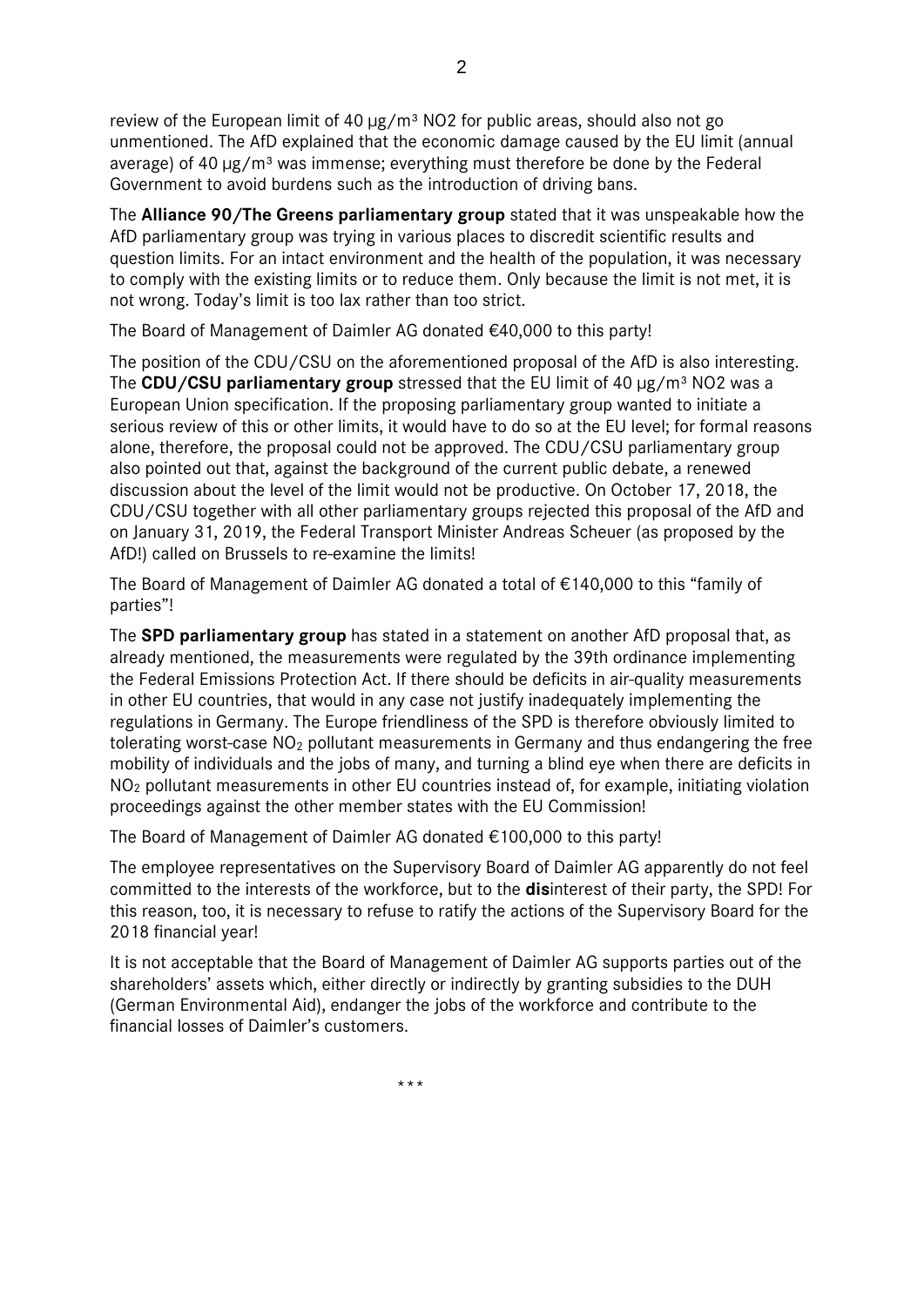#### Mr. **Rudolf Thom**, Stuttgart

#### **Regarding Items 3 and 4 of the Agenda:**

The actions of the members of the Board of Management and the Supervisory Board are not to be ratified.

#### Reason:

In several letters, I have explained to Prof. Weber, Dr. Zetsche and the two chairmen of the Supervisory Board that the company has caused itself great damage with highly questionable applications in diesel engines, and what the company should do in order not to damage itself further.

The entire Board of Management always emphasizes that it is "cooperating fully with the authorities," but in reality, everything is delayed and covered up, and the only things admitted are what really can't be denied any more, like the GLK/GLC now for example.

Anyone who promises their customers "The best or nothing" may not do such a thing.

It is only thanks to the inability of the authorities that the car manufacturers have not all been fully proven to have violated the existing emission regulations.

A CEO who interprets compliance as meaning that an employee has to refuse to accept a bottle of wine while failing to clarify an obvious breach of the law and punish the responsible persons makes himself guilty, and that's what Dr. Zetsche has done.

Regards from the gentlemen Winterkorn and Stadler!

As a former employee, I will not do anything that harms "my Daimler," but as a shareholder, I will no longer look on as certain gentlemen are paid millions in salaries and bonuses and ordinary employees who work properly end up having to carry the can.

I therefore propose that the Annual Shareholders' Meeting resolves that the salaries and bonuses of the gentlemen who have been involved in and responsible for the diesel scandal since the introduction of the Euro 5 diesel standard, that is since 2010, should be frozen and secured.

Just like VW is now taking action against Messrs. Winterkorn, Neusser, Hatz, Krebs etc., Daimler/Mercedes, Audi and BMW must also take action against their own management in order to secure for the company and its customers the money that these gentlemen have received from the Group over the past nine years despite their incompetent work.

If someone needs to talk about this, please contact me.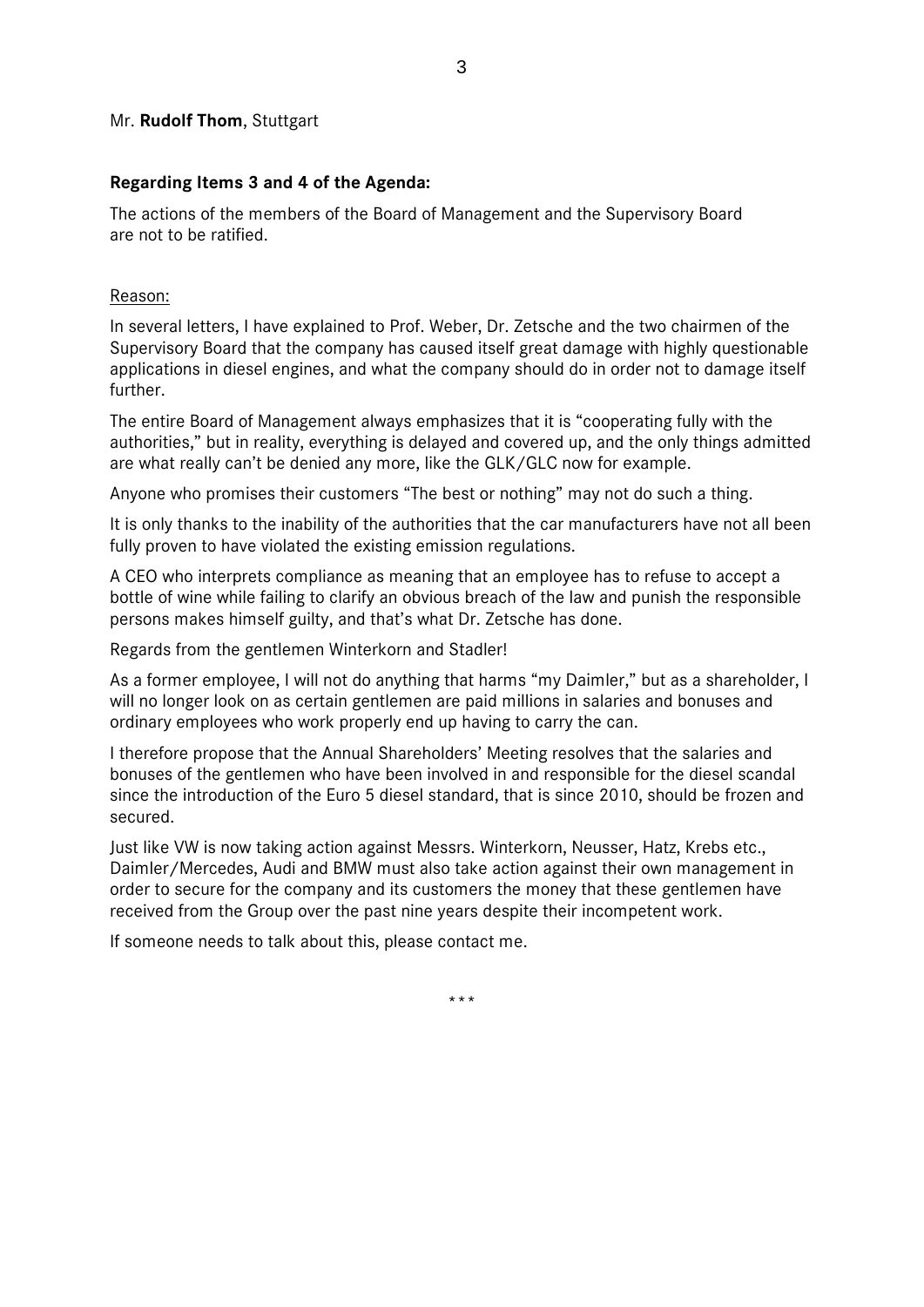#### Mr. **Dietrich-E. Kutz**, Biberach

#### **Regarding Items 3 and 4 of the Agenda:**

The actions of the members of the Board of Management and the Supervisory Board are not to be ratified.

Reason:

**Lack of know-how for products** which do not meet the legal requirements for emission limits that have been in place for more than 20 years and which will not meet future requirements.

Lost litigation and rectification due to improper use of refrigerant R134a.

Recall due to faulty software in the exhaust systems of delivered vehicles.

No rapid implementation of the new emission test procedure (WLTP test).

Delivery delays due to various defects and their controllability (avoidability).

Lack of convincing environmentally friendly drive-system alternatives (fuel cells, electric motors (limited) etc.).

We rose to join the **club of major capital destroyers in 2018**.

# **We cannot and will not be satisfied with this.**

What a mentality vis-à-vis the investors!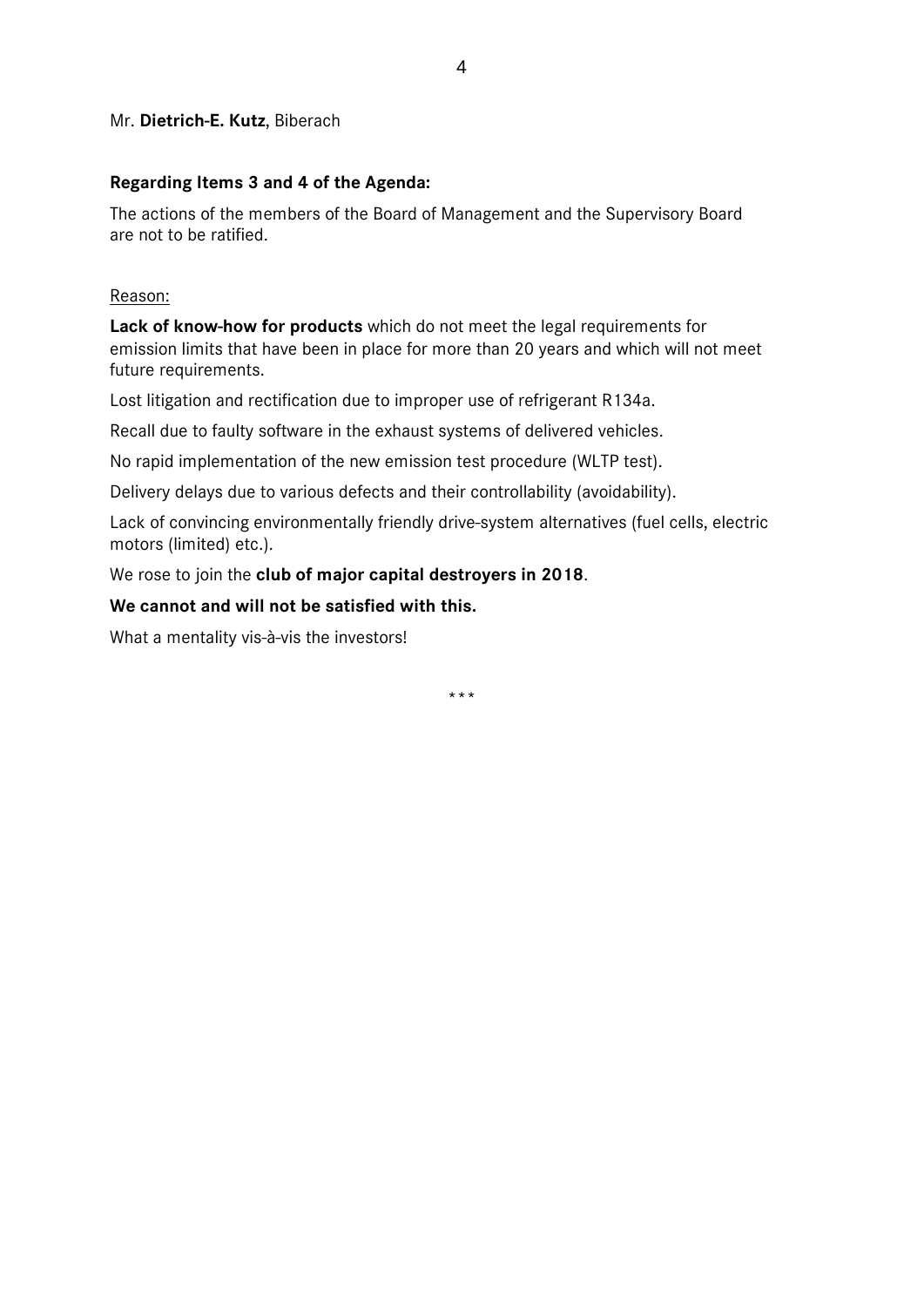# **Association of Critical Shareholders**, Cologne

# **Regarding Item 3 of the Agenda:**

The actions of the members of the Board of Management are not to be ratified.

#### Reason:

The fact that Daimler AG is still in the middle of the diesel emissions scandal and that it has still by no means been resolved, let alone completely cleared up internally, is shown by a series of events in the 2018 financial year.

In June 2018, the Federal Minister of Transport announced an official recall of approximately 700,000 of the Group's diesel vehicles throughout Europe, which has now been issued by the responsible Federal Motor Transport Authority (KBA). The vehicles affected by this official recall are of the Vito, C, G, E, S, ML and GLC series, all with diesel engines with the Euro 6b emissions standard. Some of them were sold as new vehicles by Daimler AG in the 2018 financial year. In addition to these recalls, Annual Report 2018 states on page 155: *"It cannot be ruled out that the KBA will issue additional orders with similar findings in the course of further investigations. Daimler has ordered a temporary suspension of the delivery and registration of certain models and is continually reviewing whether this suspension can be lifted in whole or in part."* 

A dutiful Board of Management would have had to order a review of the legality of the exhaust systems of all vehicle models on sale. Only because this did not happen, even after the last Annual Shareholders' Meeting, could the sale continue of vehicles that did not comply with the law.

Last year, Daimler CEO Zetsche, who was responsible for the 2018 financial year, publicly claimed that Daimler AG had not cheated on the emissions of its diesel vehicles; these assurances were obviously false and either suggest a lack of clarity on the part of the Group's Board of Management or were deliberately false.

The renewed increase in provisions to €24 billion leads to the conclusion that the Board of Management anticipates the payment of further fines or substantial compensation for damages, not least because the US authorities still assume that Mercedes-Benz diesel vehicles are equipped with illegal defeat devices. In this regard, reference is made on page 155 of Annual Report 2018 to another automaker that has reached a number of settlements in the United States; for Daimler AG, this appears to be an attractive way of countering the consequences of violations in the USA.

Daimler still does not plan to retrofit the diesel vehicles sold by the Group in Europe in such a way that they comply with statutory nitrogen-oxide limits also when in use on the road. And the so-called "voluntary" software updates promised by the Group's Board of Management in the context of the diesel summit were probably mainly intended to prevent official recalls. The Board of Management has to accept the question of why Group funds should be invested in such supposedly voluntary campaigns involving about three million vehicles when the Group believes that they were sold at the time completely legally and with correct exhaustgas aftertreatment. The answer is given by the official recalls that have now taken place.

The Group is leaving customers in Europe alone with current and future driving bans and the resulting loss of value of their diesel vehicles. Anyone who in good faith bought a diesel vehicle with emissions standard 5 of the Mercedes-Benz or smart brand at that time is now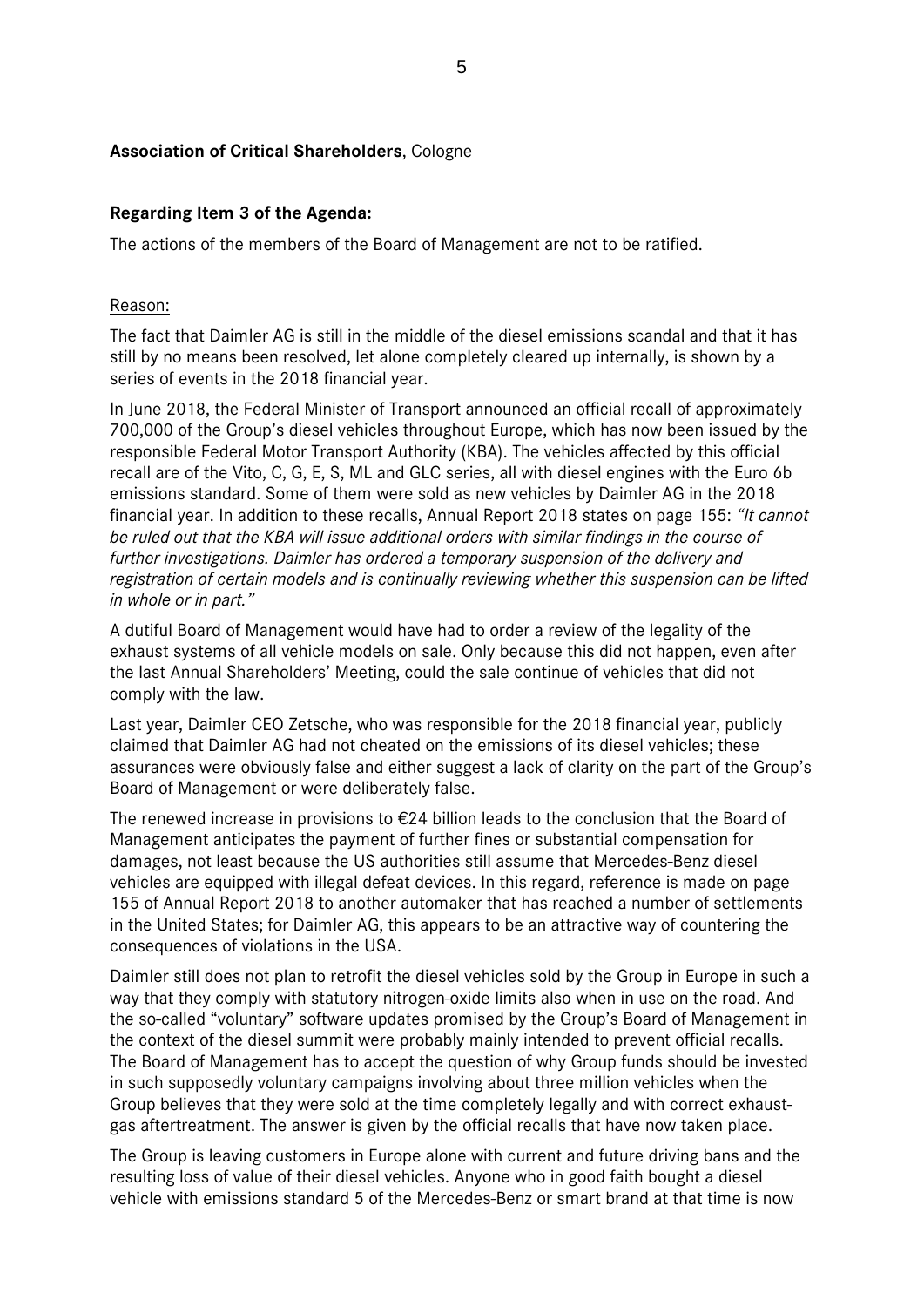confronted with proven, in some cases massive, emissions levels over the legal, vehiclespecific limits for nitrogen oxides (NOx) in real operation.

From our point of view, the fundamental principle is that the Board of Management of Daimler AG must ensure that all of the Group's vehicles are equipped, retrofitted or repaired in such a way that they comply with all statutory limits for pollutants, also when they are actually in use on the road. If necessary, retrofitting with additionally installed emissionreduction systems must be carried out at the Group's cost.

There are also major differences between the announcements made by the Board of Management and the reality of CO2 emissions from cars. Annual Report 2018, page 111f: "*In the year under review, the average CO2 emissions of the entire Mercedes-Benz Cars fleet in Europe (EU28 plus Iceland) rose to 132 g/km (2017: 125 g/km) (NEDC)."* This increase is not least due to a wrong model policy, which increasingly relies on comparatively large, heavy and powerful SUVs. It is a more than dubious strategy to want to master the challenges of climate protection and sustainability with ever larger vehicles, even if they are to drive at least partly electrically in the future. Especially vehicles with plug-in-hybrid technology are only a sham solution. The Group's Board of Management should at all costs avoid calculating these vehicles as "green." Depending on use, the actual fuel consumption of plug-in vehicles is a multiple of the official standard consumption. This must be clearly pointed out also to customers, otherwise there is a danger of a massive loss of image.

# **Regarding Item 4 of the Agenda:**

The actions of the members of the Supervisory Board are not to be ratified.

#### Reason:

In financial year 2018, the Supervisory Board of Daimler AG did not adequately perform its duties of advising and monitoring the Board of Management in accordance with the law, the articles of incorporation and the rules of procedure. The Supervisory Board failed completely in issues such as the full and complete clarification of the diesel scandal and compliance with arms export regulations.

Particularly in the case of the diesel scandal, the Supervisory Board should have kept in mind how important it is for the Group to regain lost trust. Instead, the Supervisory Board tolerated the tactics of the Board of Management of always admitting only those omissions that had already been proven in court. The Supervisory Board thus contributed to endangering the future of the Group.

In the case of the supply of Unimog chassis to the French arms company Nexter, the Daimler Supervisory Board should have noticed that the Board of Management was violating arms export regulations because Nexter installed its Caesar howitzers on the chassis and exported them to Saudi Arabia.

The evaluation of a video of the Sky News Arabia channel in May 2015 by the #GermanArms research alliance made it clear. The video obviously shows a howitzer of the French type Caesar. Geo-localization of the site revealed that the howitzer was firing from a location in the Saudi region near Najran, near the border with Yemen. The Caesar models exported by Nexter to Saudi Arabia use a Unimog chassis from Daimler.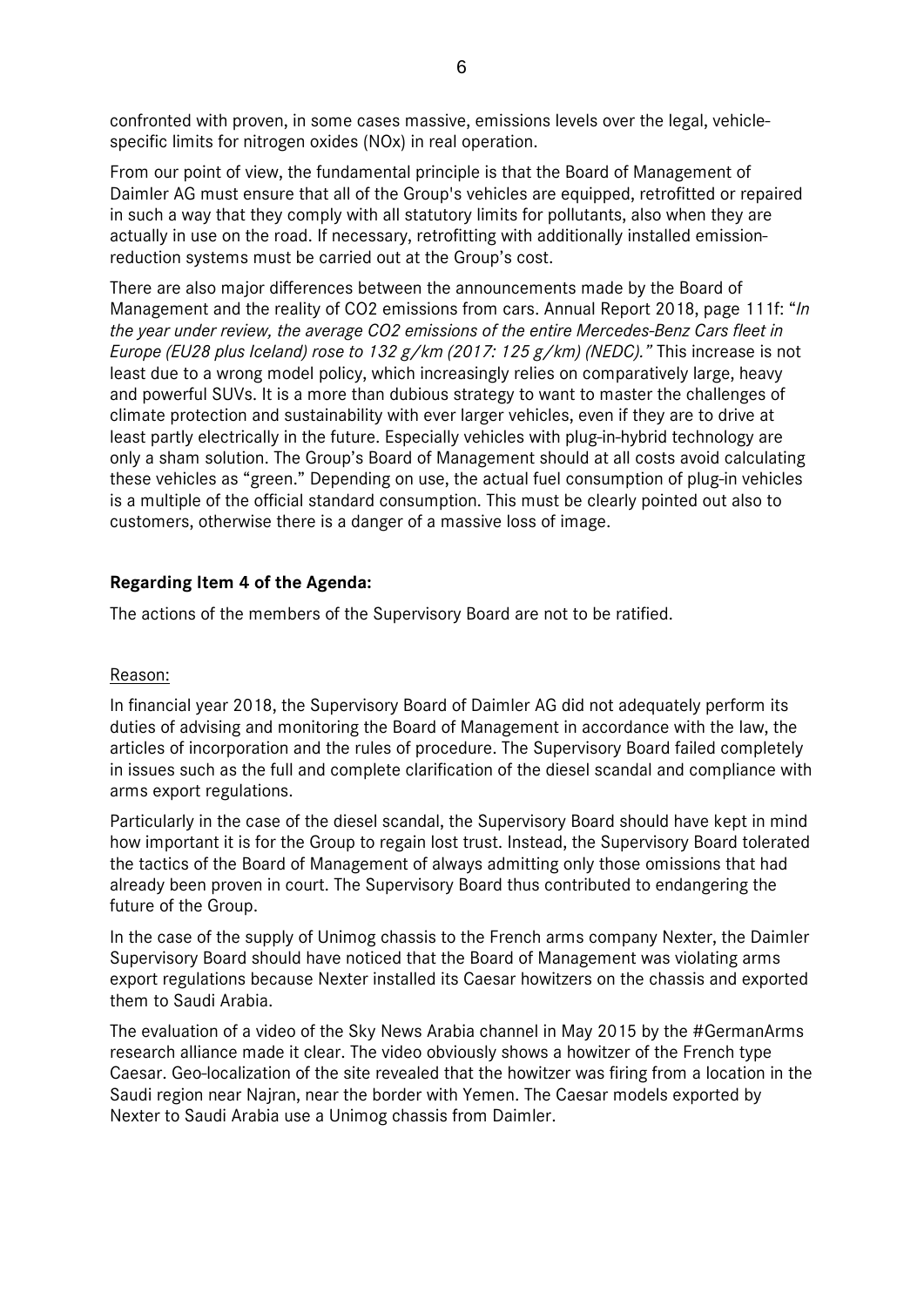In response to questions from the research alliance, a Group spokeswoman made an assurance that "supplying a German body builder with commercially available Unimog chassis was made in accordance with all applicable laws." Daimler also assumed that "the delivery by the German body builder to its French business partner was also in compliance with the law." (*Stern* magazine, February 26, 2019,

www.stern.de/politik/ausland/germanarms-waffentechnik-aus-deutschland-imkriegseinsatz-im-jemen-8597442.html and Policy Brief from BICC

www.bicc.de/publications/publicationpage/publication/einsatz-deutscher-ruestungstechnikim-jemen-fuer-ein-umfassendes-waffenembargo-gegen-die-kriegskoa/, page 2).

This information must be subject to legal scrutiny.

At the Daimler Annual Shareholders' Meeting in 2018, the Board of Management stated that it had exported military vehicles to Saudi Arabia and the United Arab Emirates in 2017 (see: https://www.ohne-ruestung-leben.de/nachrichten/article/daimler-hauptversammlungexporte-militaerfahrzeuge-2017-katar-saudi-arabien-tuerkei-232.html).

Analysis of the war in Yemen makes it clear why arms exports are to be condemned. For four years now, a war coalition led by Saudi Arabia has been fighting in Yemen against the Shiite Houthi rebels. According to the United Nations, nearly 18,000 civilians have already died in the fighting. Independent researchers from the Armed Conflict Location and Event Data Projects (ACLED) actually speak of more than 56,000 people killed in the course of the fighting between January 2016 and October 2018 alone. Over three million Yemenis are on the run. 14 million people are acutely threatened by hunger; more than 24 million people, including 11 million children, depend on humanitarian aid. The United Nations speaks of Yemen as one of the worst humanitarian disasters in the world.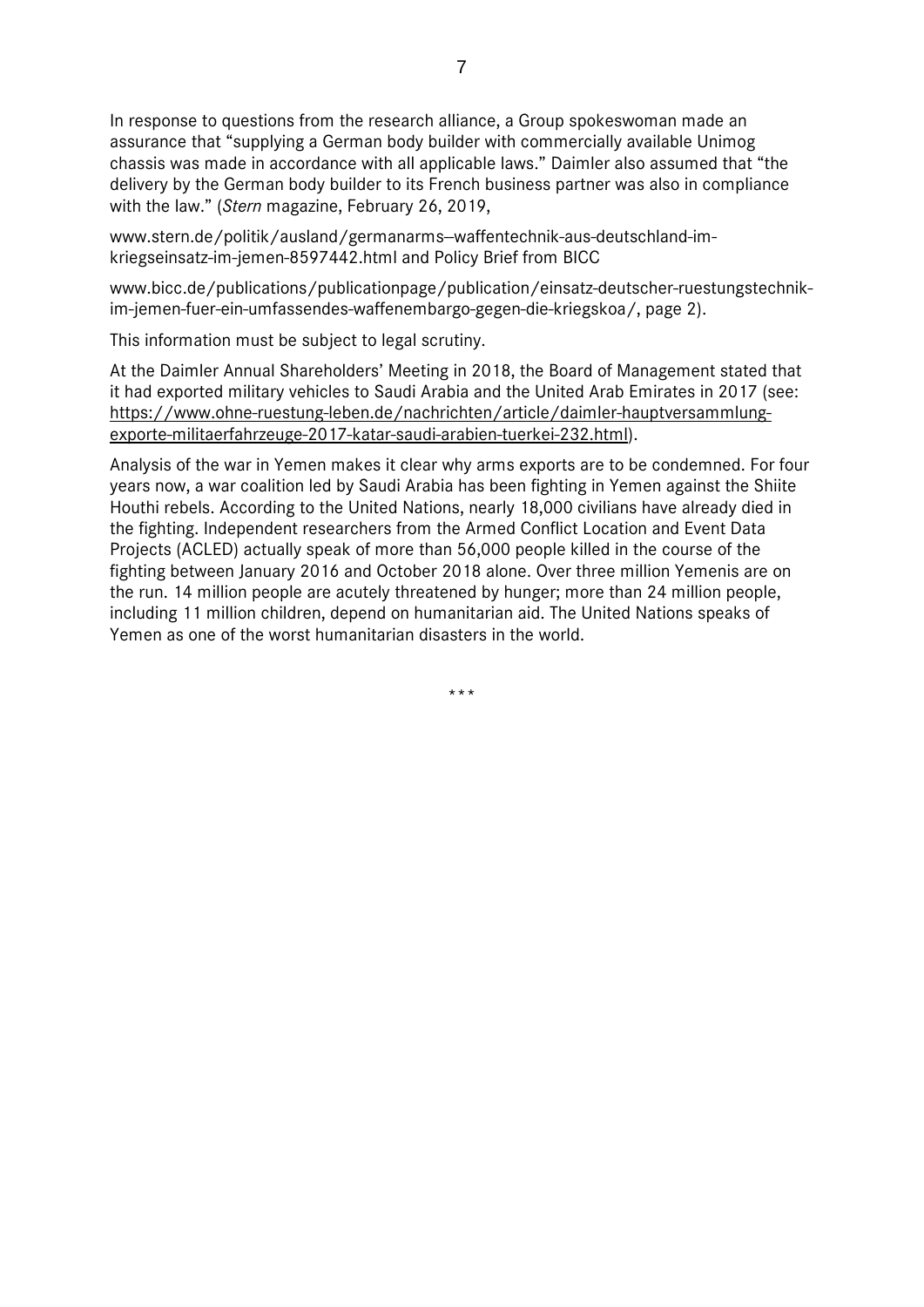#### **Dr**. **Bernd T. Gans**, Vaterstetten

#### **Regarding Item 3 of the Agenda:**

The actions of the members of the Board of Management are not to be ratified.

#### Reason:

With the exception of a single member, the members of the Board of Management have proposed a complex new Group structure without compelling reasons and with vague motivation, but with predominantly adverse effects:

- The company's level of costs, which has been too high for a long time, will again be adversely affected by a one-time expense in the billions of euros. The dividend cut in 2018 is therefore likely to be only the beginning of a declining dividend policy.
- The multi-level nature of the holding structure will lead to further permanent cost burdens in subsequent years. Three to be newly formed boards of management and supervisory boards for Daimler AG, Daimler Truck AG, Mercedes-Benz AG will lead to time-consuming reporting paths with correspondingly costly personnel and IT structures.
- The control functions of the shareholders, in particular of the small shareholders, are partitioned off by the establishment of fully autonomous subsidiaries. In the future, Daimler AG, as the sole shareholder, will approve the operations of the subsidiaries in the back room, as it were.

Overall, the proposed model fatally resembles the Group structure operated by Edzard Reuter – and which ultimately failed – in the 1980s with a so-called "managing holding company."

The new corporate structure will not create added value for shareholders until one of the subsidiaries can be successfully listed on the stock exchange. However, due to the declining profitability of the entire vehicle business and the high expenses for electric mobility, there is unlikely to be any chance of this in the long term.

If the management really wanted to make the divisions independent, it would have been more honest to wind up Daimler AG, hand over shares in the new subsidiaries to each shareholder, and apply for their listing on the stock exchange. This model was applied convincingly in the automotive sector at FIAT/IVECO and at Volvo cars/trucks. Only in this way could it have been shown that individual parts of the Group were worth more than the Group in its current monolithic structure.

The suspicion therefore arises that it is not really a matter of creating added value for today's shareholders, but of "cementing" the influence of the outgoing Chairman of the Board of Management, Dr. Dieter Zetsche, and of the Chairman of the Supervisory Board, Dr. Manfred Bischoff. As can be seen on page 113 (last paragraph) of the invitation, Dr. Bischoff will "recommend" Dr. Zetsche, then 68 years old, as Chairman of the Supervisory Board of Daimler AG at the 2021 Annual Shareholders' Meeting. He himself, then 79 years old, is subsequently to take over as Chairman of the Supervisory Board of Mercedes-Benz AG for a further five years.